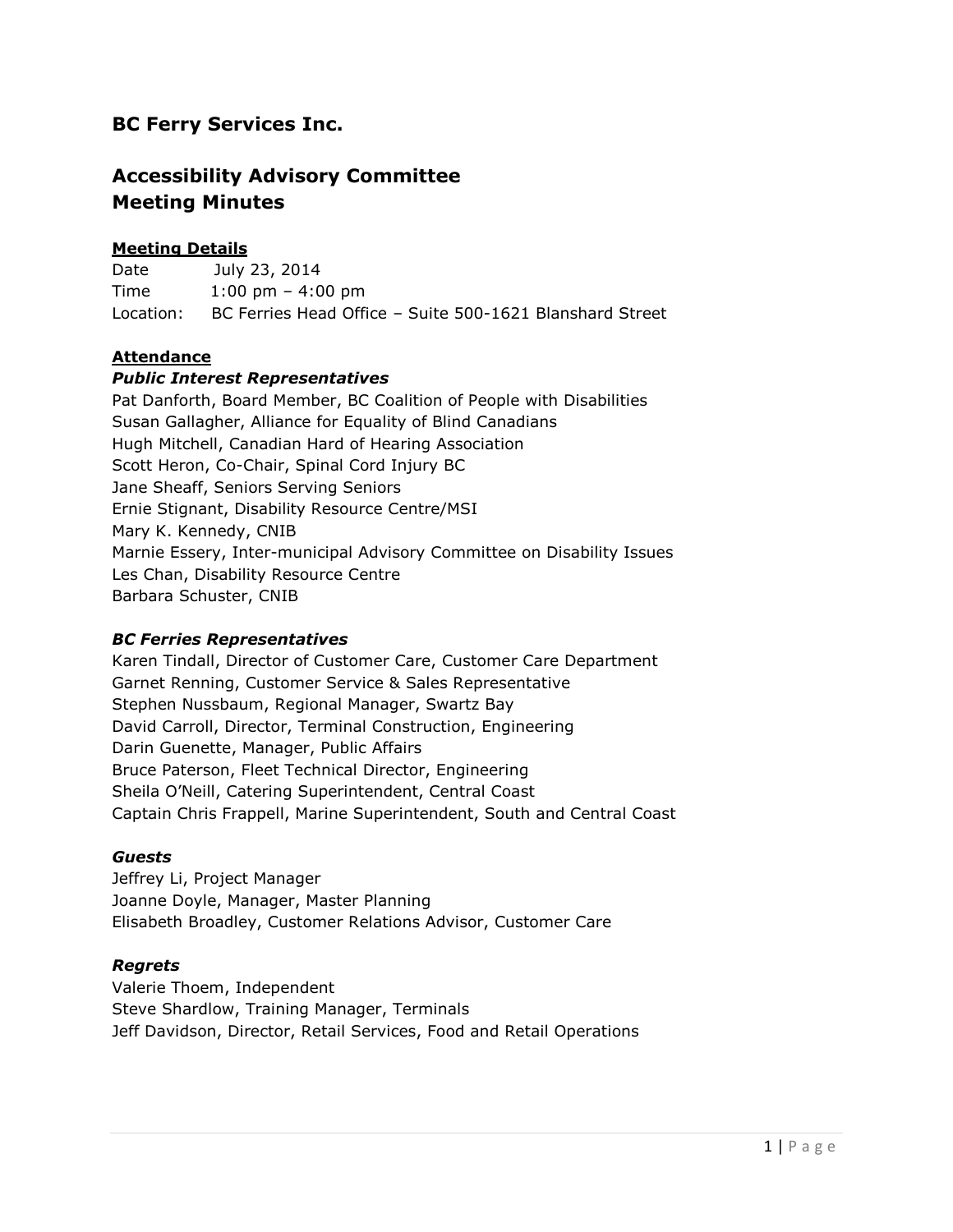### **Introductions**

Co-Chairs Scott Heron and Karen Tindall welcomed the members of the committee Review of Minutes – February 4, 2014

Karen Tindall reported on Action Items from last meeting

Note:

July 23 was Ernie Stignant's last meeting – Les Chan will be representing the Disability Resource Centre

#### **Standing Items**

#### *Loading Practices*

Stephen Nussbaum went through six months' worth of customer comments looking for trends in comments from persons with disabilities. He found no real trends but did find that requests for wheelchair assistance are growing, complaints often come from people who have not pre-booked wheelchair assistance but expect help, and complaints have to do with wait times for assistance. Other issues include vehicle positioning on car deck in relation to elevators. He added that there are more concerns expressed by single-time users as opposed to frequent travellers with BC Ferries.

Stephen Nussbaum explained that there is a pilot project at Horseshoe Bay terminal to use seatback covers to reserve seats close to walkways. Seats would be left open for seniors and people with disabilities. The design for the covers is being worked on and there may be an opportunity to put a similar system in place on vessels.

Susan Gallagher asked if the system was just for priority seating or for priority boarding as well. Stephen Nussbaum said that for now, it is just for seating but if successful, it might be extended to priority boarding as well. The trial is expected to begin in the Fall and he hopes to have an update for the next meeting in February. He shared artwork showing what the seat covers could look like.

Pat Danforth brought up the elevator break-downs on the Coastal class, Bruce Paterson said that BC Ferries has a full-time elevator manager, that breakdowns are recognized as a significant issue.

Mary K. Kennedy commented that plexi-glass windscreens near some elevators may pose difficulty for people with visual impairments because they could walk into them and suggested marking them with decals. She also said that they might impede movement for people with mobility issues. She hasn't seen anyone struggling with these windscreens, just expressing a thought. Bruce Paterson said that the windscreens are found on Coastal class vessels on upper car decks, and were installed after the fact to address door issues.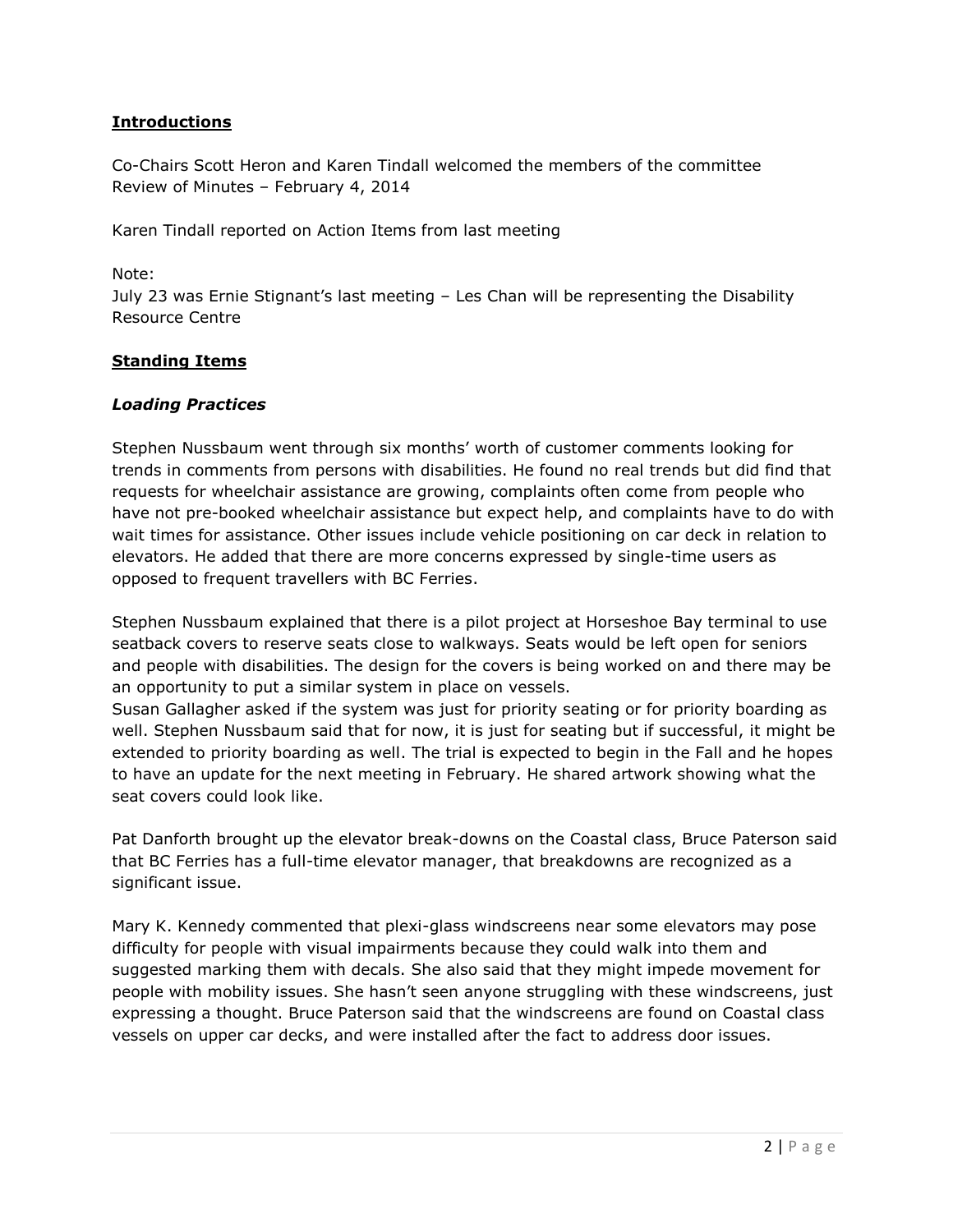David Carroll commented that a family member is now using a wheelchair and when travelling with her on BC Ferries it drew his attention to wheelchair access concerns. He expressed frustration in the directions provided by staff regarding elevator access parking and noted frustration that elevators were being used by people who didn't appear to require them. He also said that the elevators fill up on the lower car deck, so that by the time they arrive at the higher car deck, there is no room for people there to board.

Jane Sheaff said that some people get frustrated if they have reserved wheelchair assistance and the wheelchair is not waiting for them when they arrive – or the wheelchair is there, but staff are not immediately available. Karen Tindall responded acknowledging this to be a communication issue and that BC Ferries Customer Service Centre (CSC) agents need to be clear at the time of booking that the reservation guarantees a wheelchair will be available and assistance provided but that there may be a wait once they've checked in at the ticket booth for assistance to arrive (set appropriate expectations). Karen said she would follow up with CSC staff to clarify messaging to customers booking a wheelchair reservation.

Marnie Essery said that the wheelchair process is much improved, but that people do not know how to find out about service available. She is working on a booklet with the Municipality called Help in Helping Yourself and requested information to include. Karen Tindall said it was a fantastic idea and asked Marnie to let her know what information she needed. Marnie said that when driving on, staff are helpful in getting her close to the elevator, but 80 per cent of the time when she travels Horseshoe Bay – Departure Bay she cannot get out of her vehicle because of other cars being parked too closed to her vehicle. She said this happens often on the Queen of Cowichan and the Coastal Celebration, generally at busier times. Capt. Chris Frappell commented that the lane widths are the same on those vessels as others, and Karen Tindall requested that Marnie let BC Ferries know each time this situation happens, to allow immediate follow up with the ship to ensure employees are made aware of the problem.

# **ACTION(S)**:

- Stephen Nussbaum will provide an update on the seat back pilot project at the next meeting.
- Jeff Davidson to review possibility of adding decals to Coastal Class windscreens near elevators on car deck to improve visibility
- Karen Tindall will follow up with Customer Service Centre staff on proper messaging to customers booking wheelchair reservations. (complete)
- Marnie Essery to let BC Ferries know what information she requires for the Help in Helping Yourself brochure
- Marnie Essery to contact BC Ferries with any future loading concerns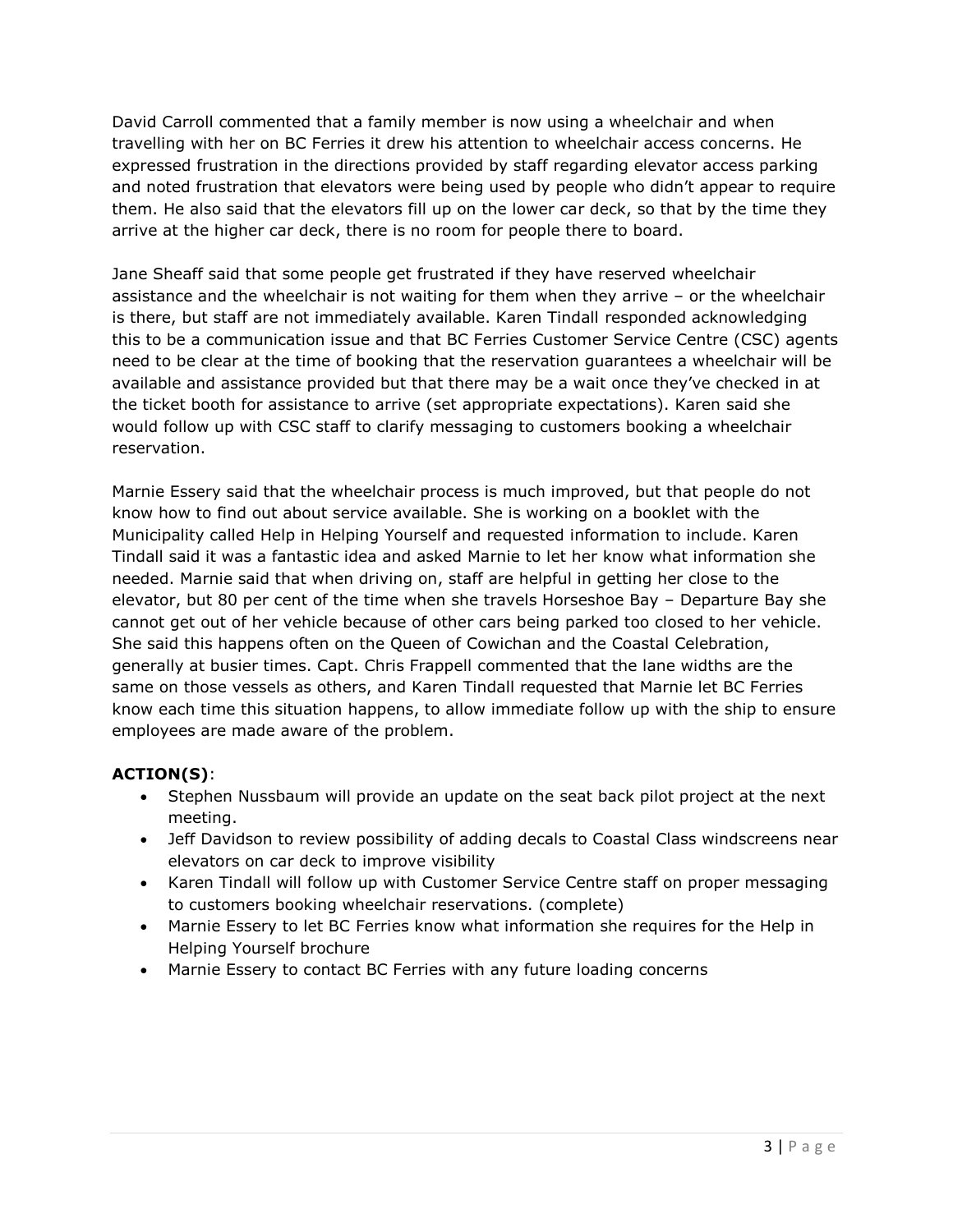## *Induction Loop Technology*

Bruce Paterson provided an update. He was part of a group that went to Norway, where all new builds incorporate induction loop technology.

Bruce confirmed:

- Induction loop technology was written into the vessel specifications for the three Intermediate Class Ferries (ICF) to be built in Poland
- Induction loop is expected to be installed in the lounge area of the Queen of Oak Bay when she undergoes her ¾ life refit, following a successful demonstration by Advanced Listening Systems on a Coastal class vessel to confirm it won't interfere with other electronics onboard. T-Coil technology will be used, but not in the cafeteria at this time
- Induction loop technology has been written into the specifications for mid-life upgrades of the Spirit vessels (in the lounge areas)
- There will be signs to indicate this technology is available.

Susan Gallagher asked if the announcements could be put on digital screens. Karen Tindall commented that not all vessels have digital screens that allow for a text scroll of the announcement script, but it might be a possibility to look at it for the future.

#### **ACTION**:

• Karen Tindall will pass Susan Gallagher's suggestion on to Marketing to incorporate into a future announcement project, related to re-recording of the digital screen video/announcements (complete)

#### **Vessel Developments**

Bruce Paterson provided a presentation on vessel development projects including:

- Denman Island cable ferry
- Three new Intermediate Class Ferries (ICFs)
- Queen of Oak Bay's 3/4 life upgrade
- Queen of Capilano mid-life upgrade
- Queen of Cumberland mid-life upgrade
- Spirit Class vessels' mid-life upgrades

Hugh Mitchell asked why BC Ferries had chosen to use a cable ferry for the Denman Island – Buckley Bay route, Bruce explained that the cable ferry will be extremely efficient in terms of fuel consumption, crewing needs and cost and that they will be very reliable.

For the three new ICFs, Bruce Paterson explained how studies had been conducted to see how close all vehicles will be to the elevators. Pat Danforth asked if there would be a sharp metal lip on the threshold of the accessible washroom, similar to what is found on the Skeena Queen. Bruce Paterson said that planners haven't gotten to that level of detail yet, but that the concern was noted. He said the lip was there to prevent water from splashing in to the washroom when the deck is washed. Darin Guenette asked if there would be changes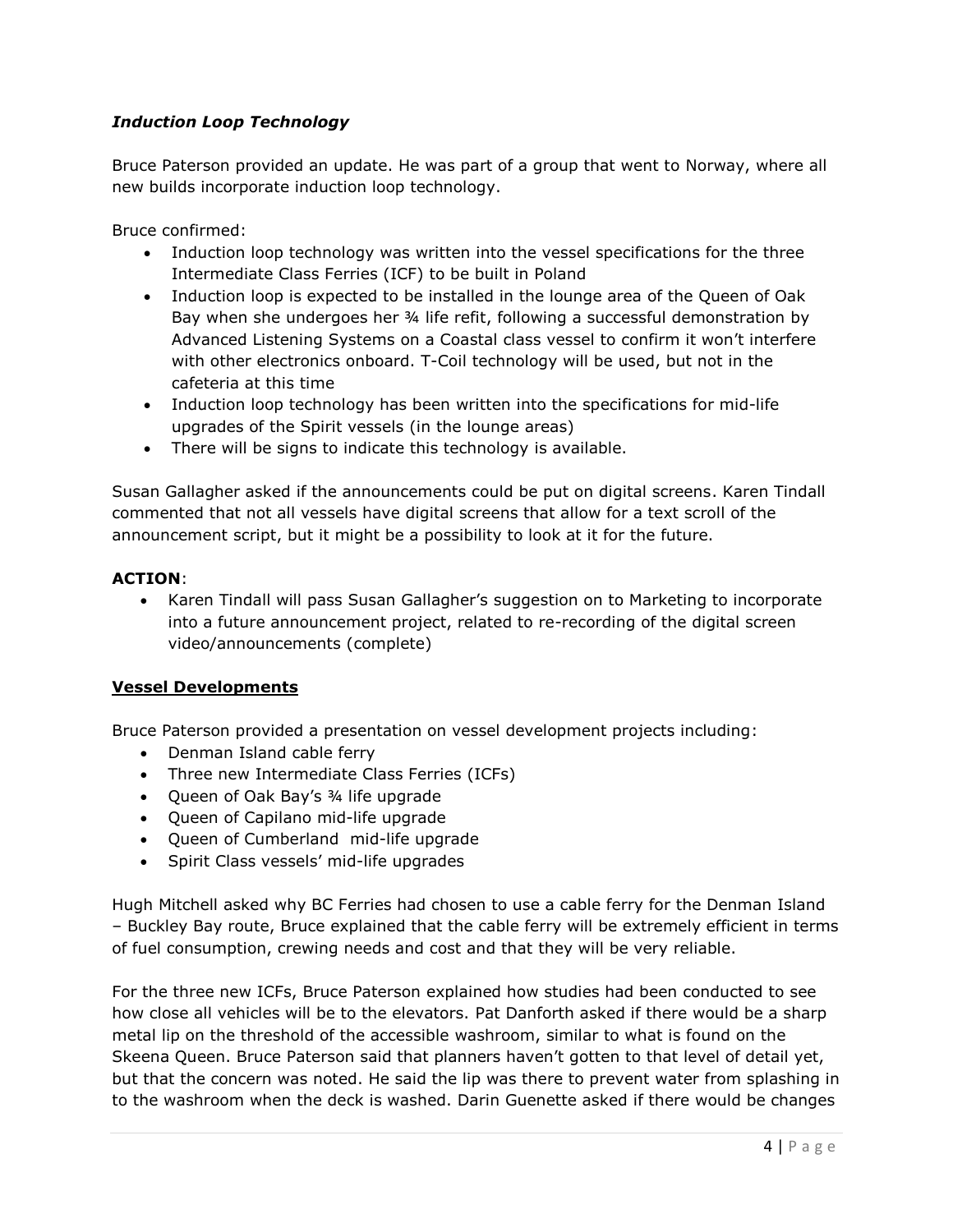to vehicle lane width for the three new builds, Bruce Paterson said they would remain at 2.6 metres, the North American standard but that BC Ferries has asked for additional room around the elevators and vehicle deck perimeter.

Shelia O'Neill said on the Queen of Oak Bay, the gift shop will be doubled in size, the video arcade is being eliminated, there will be accessible changing/family washrooms and changes to the kids' zones. Pat Danforth raised concerns after hearing that the family rooms on the Coastal class ferries are not wheelchair accessible, but it was confirmed that the rooms are designed to be accessible, including the washrooms found inside the family rooms. Mary K. Kennedy asked if there will be handles on the inside washroom/family room doors, Bruce Patterson said that the trend is now to use sliding doors for accessible washrooms, but there is no guarantee about what BC Ferries will use. Susan Gallagher raised the need for braille inside and outside the accessible washrooms. Karen Tindall said she would check on whether there is braille in the accessible washrooms on the Spirit vessels before they are upgraded and confirmed that it is in place outside the washrooms on the Coastal vessels. Karen said she would put the request forward to Jeff Davidson for the signage package. Les Chan shared a comment from a paraplegic acquaintance who said that the washroom on one of the Coastal vessels has a great layout.

Bruce Paterson also provided information on the Queen of Capilano, which will go into refit January 2015 through May 2015. There will be changes to the passenger deck as well as the vehicle deck, including a pet area and a proposal for the construction of a "gallery deck" area only accessible by stairs which would hold approximately 17 vehicles. Changes will also allow passengers to board the passenger deck in Horseshoe Bay. Marnie Essery said that she has been contacted by a number of people from Bowen Island regarding the walk-on issue for the Queen of Capilano. Bruce Patterson said that there are no plans to add extra elevators but that the upgrade work will be done locally.

# **ACTION**:

- Karen Tindall said will check whether there is braille inside and outside the accessible washrooms on the Spirit vessels and inside the accessible washrooms of the Coastal class vessels.
- Karen Tindall will provide Susan Gallagher's requirement for braille inside the accessible washrooms to Jeff Davidson.

- BREAK -

### **Terminal Developments**

David Carroll, Joanne Doyle and Jeffrey Li did a Power Point presentation on terminal developments. They provided information on the work done on the Westview Terminal, including the width of walkways and automatic sliding doors, as well as updates to the cable ferry terminal upgrades and the Port McNeil work, both of which are underway.

Joanne Doyle discussed the Master Plan for Langdale Terminal. Mary K. Kennedy asked about the location of the BC Transit bus stop and whether there would be separate drop off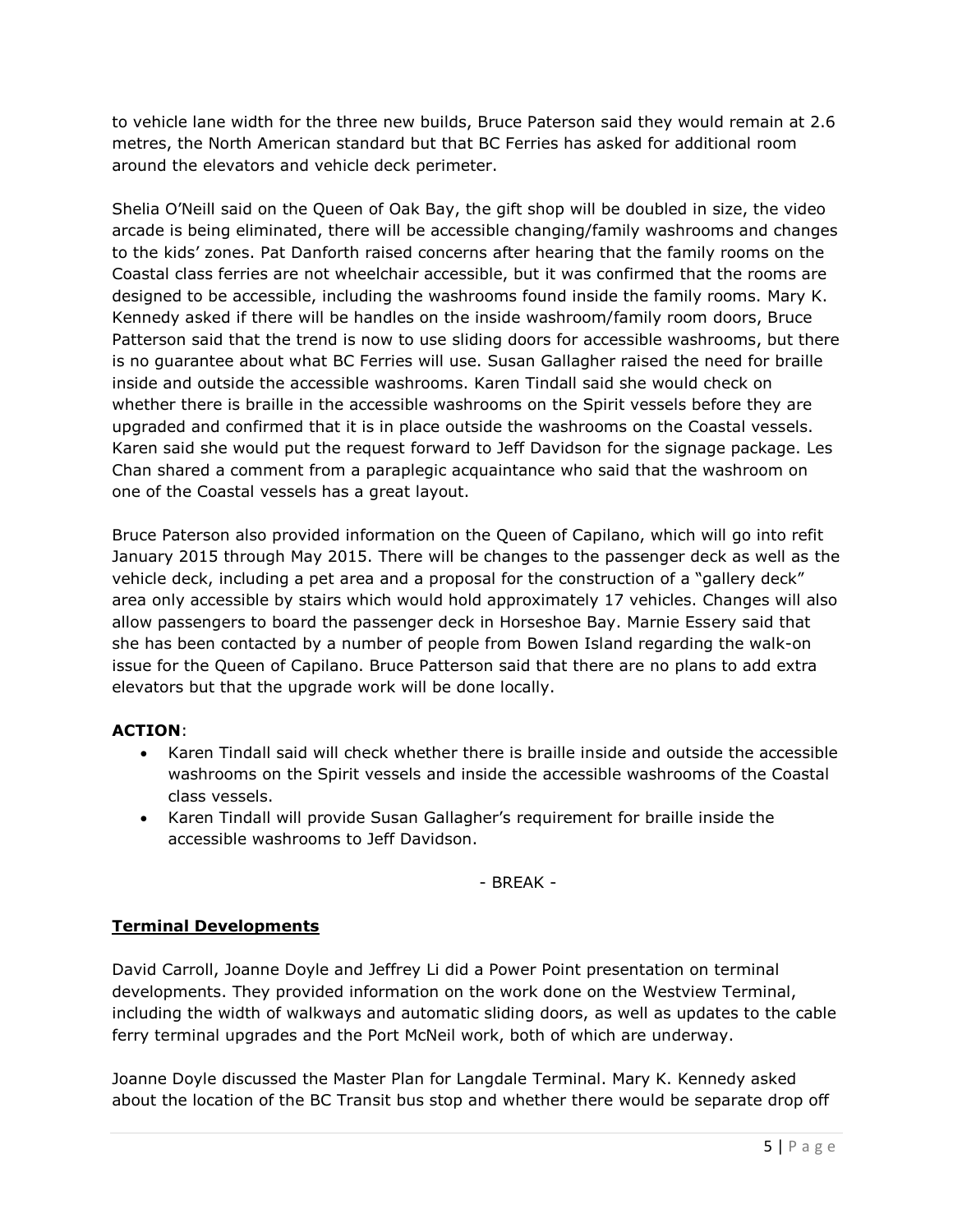and pick up areas for the bus, Joanne Doyle said that it looks like there will be just the one stop near the terminal building. Susan Gallagher asked about the number of berths, Mary K. Kennedy asked if there will be bicycle lanes, Joanne Doyle confirmed there will be bicycle lanes and that the overhead walkway will be enclosed.

# **Training**

No update

## **Other Business**

Communication Opportunities: Scott Heron asked about content requests for newsletters and other communications. Karen Tindall said that there have been no requests for information but all are welcome to request this information for inclusion in their newsletters, and they can also request a staff member speak with their group about accessibility at BC Ferries. Pat Danforth said the BC Coalition of People with Disabilities has a monthly newsletter and that she would see about including BC Ferries information there. Scott Heron said Spinal Cord BC has a You Tube page where he said they are slotting in a BC Ferries information session. He said there is also a provincial newsletter "The Spin" which could be a good option to get the information out. He invited anyone with avenues to spread the information on accessibility to let him or Karen Tindall know. Karen also said that presentations can be tailored to any group's needs and groups can be any size.

Vessel Design: Susan Gallagher shared her observations about the high-contrast furniture and well-marked life preservers on the Spirit vessels, which she was pleased with. She also said that she was concerned that the "Don't drink the water" signs in the washrooms are not universal – that a person who does not speak English would not understand them, and suggested the use of a universal graphic.

Ernie Stignant said that he enjoyed the buffet recently but noticed there was no longer a buffet on the 9:00 pm sailings. Sheila O'Neill said this is because of a lack of uptake on later sailings and that resources were being re-allocated.

Susan Gallagher said there was no seating for people in wheelchairs – that they have to sit in the aisle on the vessels, along with the luggage. Karen Tindall mentioned that BC Ferries is working on a baggage program to encourage customers to check-in their bags and will let Jeff Davidson know about the seating issue.

Susan Gallagher expressed a few more concerns: that elderly people walking off the ferry are last to arrive at the bus stop and that by the time they arrive there is no seating for them on the bus, that a pole in the cafeteria in the middle of the aisle poses a hazard for the visually impaired and that the computer desks say "For Computer Use Only" and she feels bad about sitting there to play cards. Karen Tindall said she is welcome to use the desks to play cards.